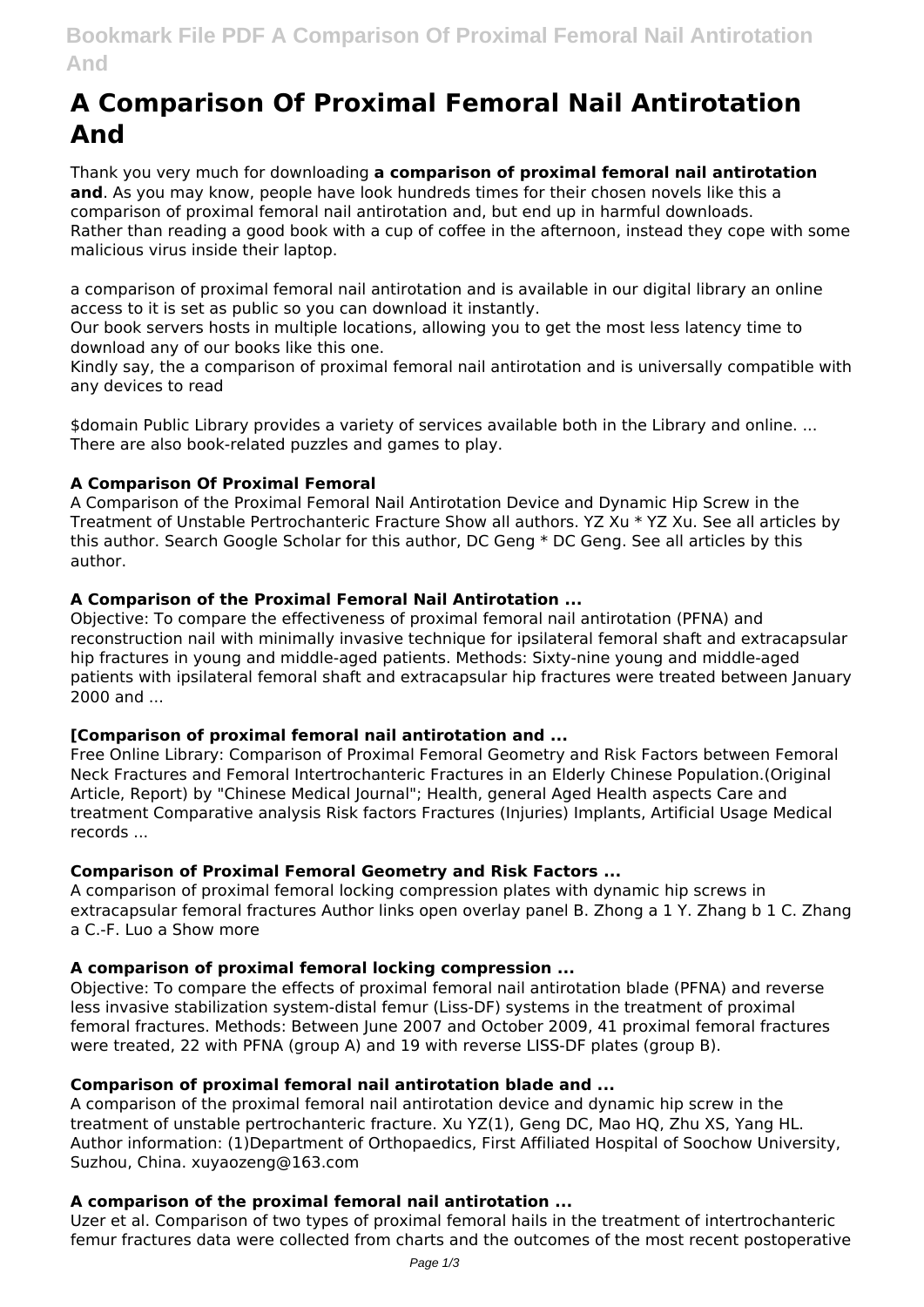# **Bookmark File PDF A Comparison Of Proximal Femoral Nail Antirotation And**

follow-up visits. Inclusion and Exclusion Criteria Patients ≥60 years of age at the time of surgery were in-cluded into the study.

#### **Comparison of two types of proximal femoral hails in the ...**

To compare the efficacy of three-point locating versus routine locating techniques for implanting helical blades for proximal femoral nail anti-rotation-II in the treatment of trochanteric fractures. From January 2010 to June 2013, 90 patients with intertrochanteric fractures were surgically treated, including 48 males and 42 females with an average age of 70.5  $\pm$  7.2 years.

#### **Comparison of two methods of locating proximal femoral ...**

connecting line of the femoral condyle and the horizontal line was measured at the distal end of the femur, and the angle between the femoral neck and the horizontal plane was measured at the proximal end of the femur. The dif-ference between these two angles is the femoral neck anteversion (FNA), which is 9.3+6.68=15.98° (Fig. 1d, e).

# **Comparison of two methods of locating proximal femoral ...**

Purpose. There is no consensus about the best option of internal fixation for unstable intertrochanteric fractures. The aim of the present study was to compare proximal femoral nail (PFN) with contralateral reverse distal femoral locking compression plate (reverse-DFLCP) in the management of unstable intertrochanteric fractures with compromised lateral wall.

#### **Proximal femoral nails compared with reverse distal ...**

Proximal Femoral Nail in Proximal Femoral Fractures – A Prospective Comparative Study, J Res Med Dent Sci, 2017, 5 (2):1-9 , DOI: 10.5455/jrmds.2017 521 Corresponding author : Shoaib Shaikh

# **(PDF) Comparison of Intertan Nail Vs Proximal Femoral Nail ...**

ing proximal femoral fracture remains a matter of debate. The aim of this study was to compare the clinical out-comes of proximal femoral fractures after PFNA and Liss-DF fixation. Materials and Methods Patients' data Between June 2007 and October 2009, 41 patients with fresh, closed proximal femoral fractures were admitted to our hospital.

#### **Comparison of proximal femoral nail antirotation blade and ...**

Abstract. The goal of this study was to compare the results of proximal femoral nail antirotation (PFNA; Synthes, Oberdorf, Switzerland) fixation with those of Gamma nail 3 (GN-3; Stryker, Mahwah ...

#### **Treatment of Unstable Proximal Femoral Fractures ...**

These results can be used to increase the awareness of proximal hip fracture among physicians and improve treatments and outcomes. To compare the BMD of the femoral neck region and the intertrochanteric region between the femoral neck fracture group and the intertrochanteric fracture group.

#### **Comparison of hip subregion bone mineral density to the ...**

PurposeThe aim of this study was to compare the results of intramedullary fixation with those of plate-screw fixation for peritrochanteric femoral fracture patients older than 60 years old.MethodsThis article reports on a retrospective review of patients who had peritrochanteric femoral fractures and were treated with a 95° fixed-angle screw plate (DCS) or an intramedullary nailing system (PFNA).

#### **[PDF] Comparison of proximal femoral nail antirotation ...**

Objectives . This biomechanical study was conducted to compare fixation stability of the proximal fragments and their mechanical characteristics in proximal femur models of unstable basicervical IT fractures fixed by cephalomedullary nailing using 3 different types of the femoral head fixation. Methods . A total of 36 composite femurs corresponding to osteoporotic human bone were used.

#### **Biomechanical Comparison of Three Different Intramedullary ...**

The goal of this study was to compare the results of proximal femoral nail antirotation (PFNA; Synthes, Oberdorf, Switzerland) fixation with those of Gamma nail 3 (GN-3; Stryker, Mahwah, New Jersey) fixation for unstable proximal femoral fractures. A total of 136 unstable trochanteric fractures were divided into 2 treatment groups: 66 patients were treated with the PFNA and 70